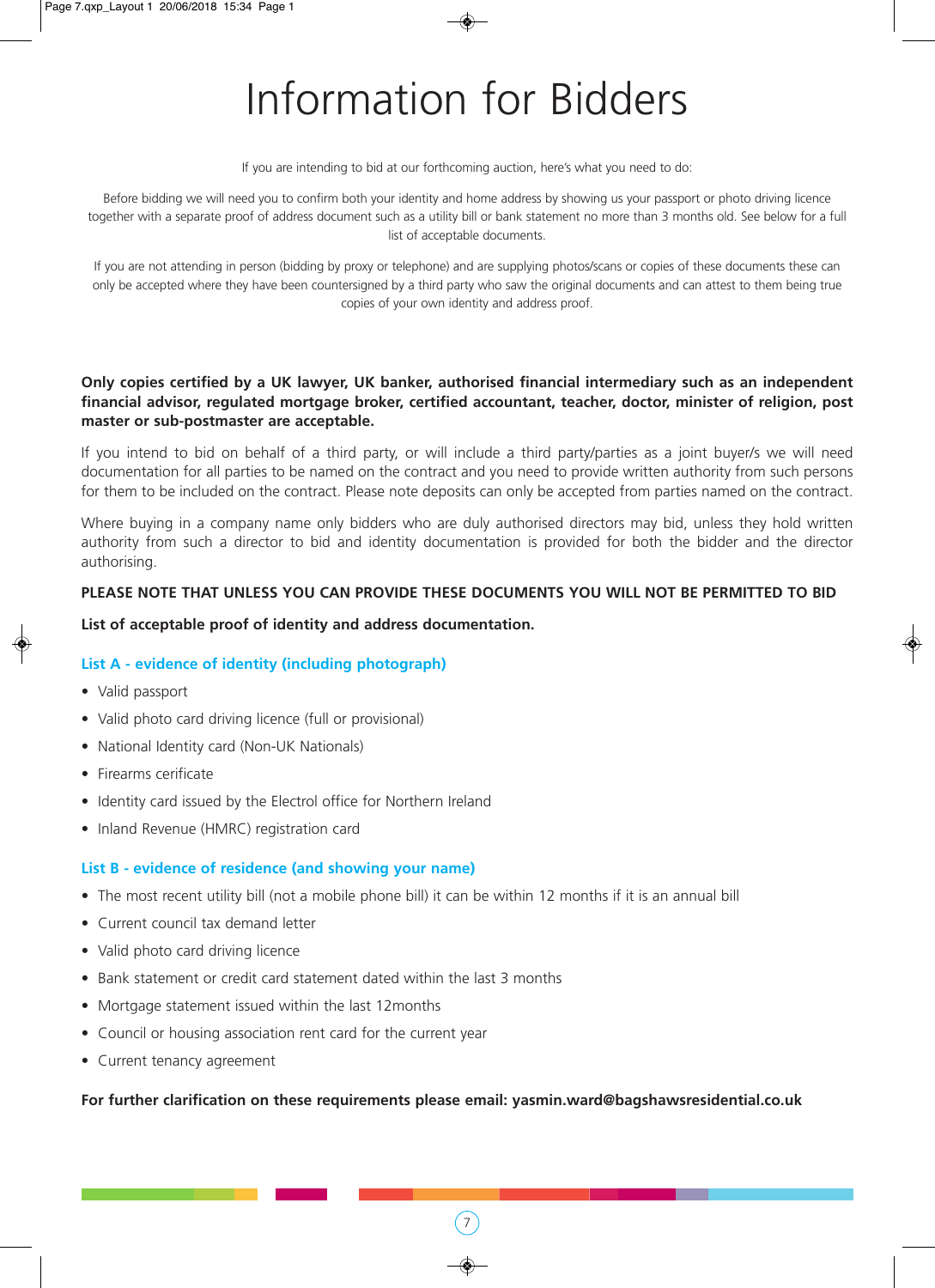# **Money Laundering Regulations**

The Money Laundering, Terrorist Financing and Transfer of Funds (Information on the Payer) Regulations 2017 (Money Laundering) came into force on 26 June 2017. Auctions are subject to the Money Laundering Regulations.

As a result, **all buyers** attending our auctions and transacting business with us must provide relevant documentation in order to prove their identity and place of residence. Buyers should note that these documents are required for these purposes only and copies are taken subject to all data protection regulations.

If you are attending the auction on behalf of a potential buyer, you must be able to provide proof of your own identity and residence and **certified copies** of the buyer's identity and residence. Certified copies must be of original documentation and bearing an **original signature** of the person certifying the document and signed as true certified copies. Only copies certified by a UK lawyer, UK banker, authorised financial intermediary such as an independent financial advisor, NCCB regulated mortgage broker, certified accountant, teacher, doctor, minister of religion, post master or sub-postmaster. All of the above must be capable of being contacted by telephone by us prior to you buying and/or on the day of the auction.

## documentation bidders/buyers must show us

If you conduct business with us and are a UK individual, the documents we can accept are listed below. We must verify your name and residential address and require two documents. One document must be from list A and one document from list B. You must allow us to copy this documentation for storage and filing for 5 years.

For UK trusts, companies and partnerships, occupational pension schemes, registered charities in England and Wales, local authorities or non-UK individuals you should contact us well in advance of bidding at the auction or buying to confirm the documentation we require.

# **List A** - evidence of identity (including photograph)

- Valid passport
- Valid photo card driving licence (full or provisional)
- National Identity card (Non-UK Nationals)
- Firearms certificate
- Identity card issued by the Electrol office for Northern Ireland
- Inland Revenue (HMRC) registration card

### **List B** - evidence of residence (and showing your name)

- The most recent utility bill (not mobile phone bill) it can be within 12 months if it is an annual bill
- Current council tax demand letter
- Valid photo card driving licence
- Bank statement or credit card statement dated within the last 3 months
- Mortgage statement issued within the last 12 months
- Council or housing association rent card for the current year
- Current tenancy agreement

### queries and contacting us

If you have any queries relating to these regulations and our requirements you should contact us well in advance of bidding at auction or buying before or after the auction. Please contact the auctions team on 01332 542296 or email yasmin.ward@bagshawsresidential.co.uk.

 $(40)$